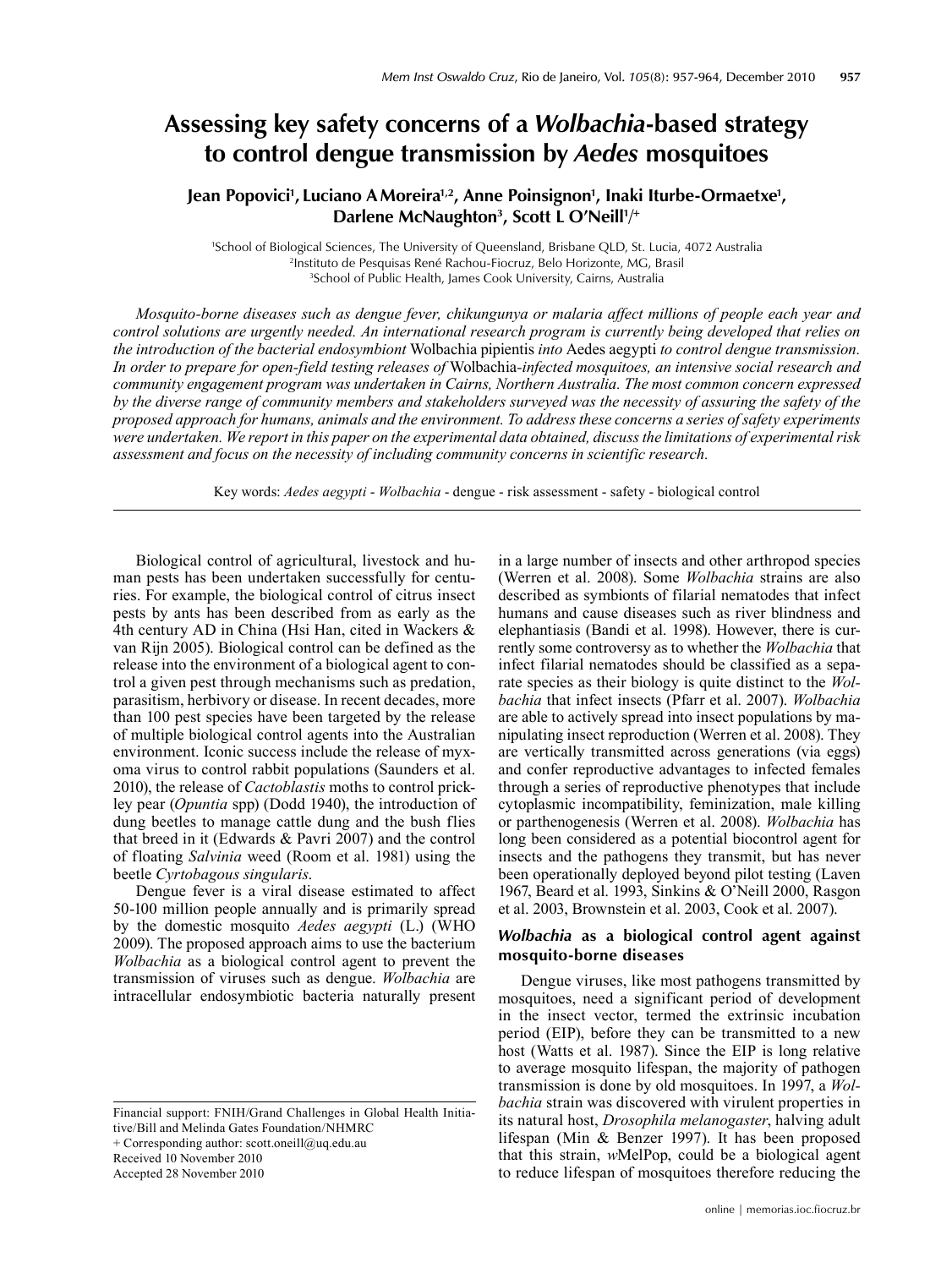proportion of infectious mosquitoes (Sinkins & O'Neill 2000, Brownstein et al. 2003, Cook et al. 2007). This strain has been successfully introduced into the dengue vector, *Ae. aegypti*, where it also reduces lifespan by up to 50%, while being maternally transmitted to 100% of the mosquito progeny (McMeniman et al. 2009).

A number of recent independent studies have shown that *w*MelPop and other *Wolbachia* strains can also confer resistance against a wide range of insect viruses as well as important human pathogens such as dengue and chickungunya viruses, *Plasmodium gallinaceum*, *Plasmodium berghei* or *Brugia pahangi* (Hedges et al. 2008, Teixeira et al. 2008, Kambris et al. 2009, 2010, Moreira et al. 2009a, Glaser & Meola 2010). This pathogen interference phenotype conferred by *Wolbachia* was observed in natural *Drosophila* hosts as well as in artificially introduced hosts such as *Ae. aegypti* (Moreira et al. 2009a, T Walker et al., unpublished observations). The discovery of pathogen interference effects opened a new approach where instead of reducing mosquito lifespan to reduce infectious mosquitoes in a population, the utilisation of *Wolbachia* as a biocontrol agent could rely on direct pathogen interference. Interestingly, even though *Wolbachia* is estimated to infect 65% of insect species, including multiple mosquito species (from the genus *Culex*, *Aedes*, *Coquillettidia*, *Mansonia* and *Uranotaenia)* the major vectors of dengue and malaria (*Ae. aegypti* and various anopheline mosquitoes, respectively) are not naturally infected by *Wolbachia* (Kittayapong et al. 2000, Ricci et al. 2002, Rasgon & Scott 2004, Hilgenboecker et al. 2008). The fact that many mosquito species are weak vectors could be due to the presence of *Wolbachia* symbionts, an interesting hypothesis that needs to be verified and could then provide evidence for a "natural" example of biological control by *Wolbachia*.

The proposed approach of using *Wolbachia* infections of *Ae. aegypti* as a biological control approach for dengue transmission is nearing open field testing in the course of an international research program associating collaborators from Australia, Vietnam, Thailand, USA and Brazil (www.mosquitoage.org/en/HOME.aspx). If these strains can spread in natural populations as they do in the laboratory, they could be an effective control solution against dengue transmission. A trial release of *Wolbachia*-infected *Ae. aegypti* is proposed for the 2010- 2011 "wet season" in Cairns, Australia, prior to subsequent releases in Vietnam and Thailand.

## **Integrating community concerns in the scientific approach**

Concomitantly with the scientific work on this approach, a social research and community engagement program was developed (2008-2009) and undertaken (2009-2010) in the city of Cairns - including the proposed release areas. Its aim was to develop an ethical, effective, culturally sensitive, stakeholder-directed framework for community engagement and authorisation that was sensitive to different socio-political settings (D McNaughton, unpublished observations).

Using a mixed methods approach, extensive social research and engagement were used to examine (i) how communities at the potential release sites wished to be engaged, (ii) what would constitute authorisation and (iii) acceptability and non-acceptability issues (McNaughton 2009). The results of this research were then used to develop a community engagement strategy and to develop mechanisms for addressing and responding to community questions and concerns (McNaughton et al. 2010, D Mc-Naughton, unpublished observations).

"Community acceptability is critical to the future use and success of this program and public engagement, collaborative partnerships and community and regulatory authorisation have been recognised as an 'ethical requirement' of this type of project." (Newman et al. 2006, Lavery et al. 2008, D McNaughton, unpublished observations). Engaging communities early and identifying any concerns is critical to ethical engagement. It also provides a window for the research team to respond more effectively to community concerns, through new scientific experiments such as those described here as well as the creation of new communication materials, capacity building, education and ongoing engagement (D McNaughton, unpublished observations).

Social research into lay knowledge of dengue fever and acceptability of the *Wolbachia* method was undertaken in 2008-2009. Qualitative techniques including focus groups, in-depth interviews, questionnaires and participant observation were used initially to gauge the full range of views and then confirmed by data from quantitative measures such as telephone surveys which used representative population samples and randomised sampling techniques (McNaughton 2009, D McNaughton, unpublished observations).

The most common community concerns related to the safety of the approach and its capacity for transfer, namely: is the *Wolbachia* approach safe for people? Is it safe for animals and other organisms? Is it safe for the environment (D McNaughton, unpublished observations)?

Initially, these questions were answered by drawing on the large number of well-documented arguments in the extant literature, incorporating this information into communication materials and engagement activities. However, as these arguments rely on baseline knowledge of the biology of *Wolbachia*, dengue virus and *Ae. aegypti* it was thought they may not in themselves be enough to reassure the community who, in some instances, expected to be provided experimental data that would directly assess those risks. It was determined that answering these questions relied on experimental evaluation as well as on previous data, available observations and knowledge of the approach.

## **Can** *Wolbachia* **affect/be transferred to humans? Baseline data**

A major concern the community repeatedly expressed was whether *Wolbachia* could be transferred to humans through the bite of infected mosquitoes (D Mc-Naughton, unpublished observations). *Wolbachia* are specialized endosymbionts that infect insects as well as spiders, mites, terrestrial crustaceans (Breeuwer & Jacobs 1996, Bouchon et al. 1998, Taylor & Hoerauf 1999, Oh et al. 2000, Bandi et al. 2001, Rowley et al. 2004). *Wolbachia* have never been found in humans or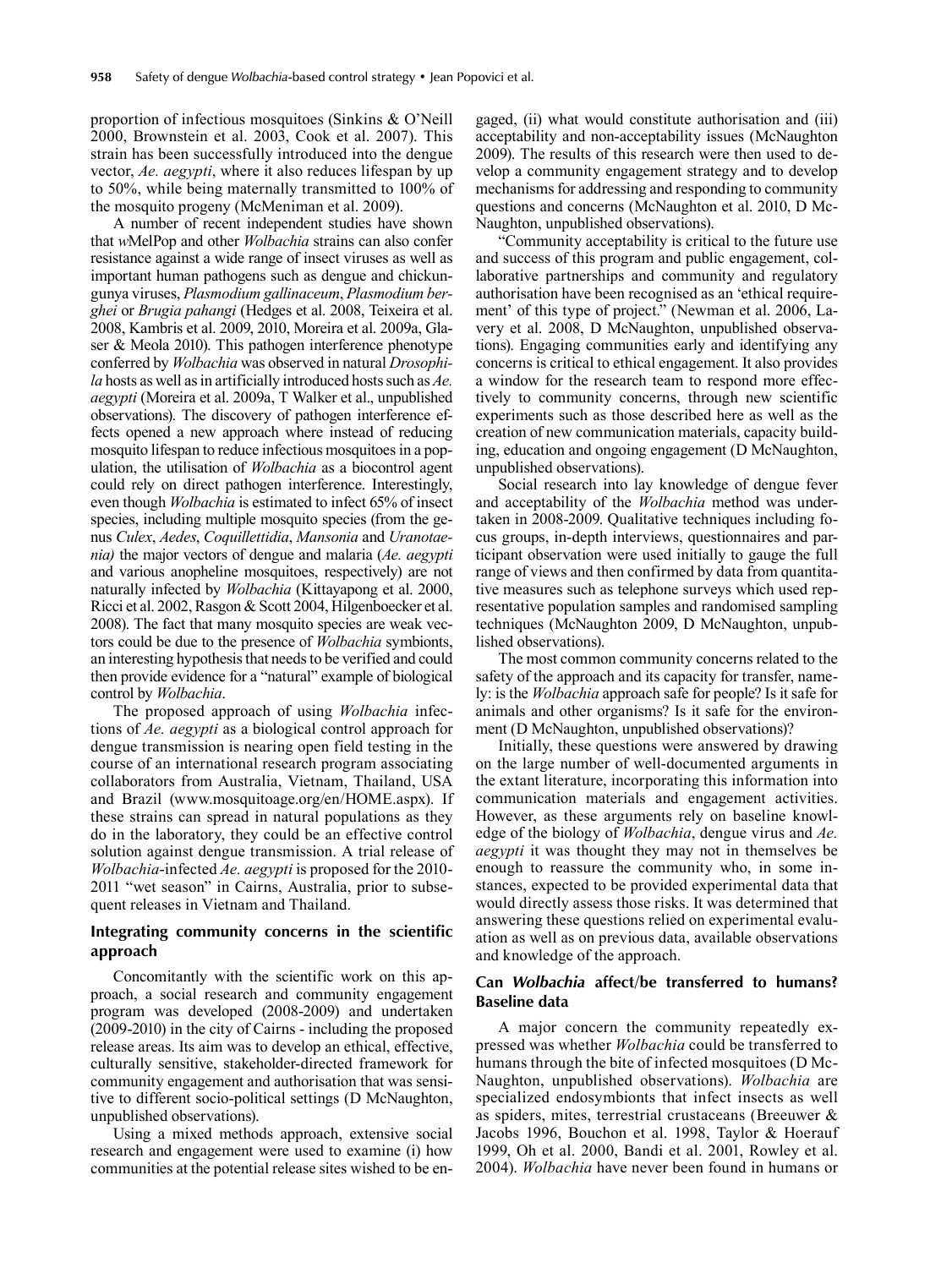other mammals, neither in birds, reptiles or fish. When *Wolbachia* were first discovered in the 1930's they were suspected of being potential human rickettsial pathogens and were tested accordingly (Hertig 1936). Preparations from *Wolbachia* infected ovaries were injected into chicken embryos but *Wolbachia* did not grow. They were also injected into baby mice both intraperitoneally and intracerebrally without symptoms or mortality that could be attributed to *Wolbachia*. The conclusion of these studies was that *Wolbachia* was a non-pathogenic symbiont of insects (Hertig 1936).

Humans have been exposed to *Wolbachia* for thousands of years. *Wolbachia* are extremely common in the environment naturally infecting a large range of insect species including pests of stored food products as well as insects that bite humans such as nuisance mosquitoes like *Aedes albopictus* and *Culex quinquefasciatus*. There is no evidence showing neither that residues of *Wolbachia*-infected insects in food products are harmful to humans nor are there any adverse effects reported from people being bitten by insects containing *Wolbachia*. In fact, as part of this project, human volunteers have been providing bloodmeals to *Wolbachia*-infected mosquitoes by using their own legs or arms, receiving thousands of bites without adverse consequences. This number is far higher than the number of potential bites people in the release areas would receive following the release of *Wolbachia*infected mosquitoes.

#### **Ethics**

The work reported in this manuscript used human volunteers for mosquito feeding as approved by the University of Queensland Human Ethical Committee - approval 2007001379. Written consent was obtained from each participant used for blood-feeding.

#### **Can** *Wolbachia* **affect/be transferred to humans? Experimental assessment**

Despite the evidence against negative effects of *Wolbachia* against humans, a number of experiments were undertaken to assess its potential transfer to humans and the potential development of an immune response specific to *Wolbachia*.

*Transfer to humans?* - One general concern is whether *Wolbachia* would be injected into the human body via the insect saliva during blood-feeding (D McNaughton, unpublished observations). In order to detect the presence of *Wolbachia*) polymerase chain reaction (PCR) analysis of the *Ae. aegypti* mosquito saliva has been performed (Moreira et al. 2009b). PCR amplification of the *Wolbachia wsp* gene and the mosquito apyrase gene showed that despite *Wolbachia* is present in salivary glands, it is absent in the saliva (Moreira et al. 2009b). Even when the transposable element IS5, present in at least 13 copies within the bacterial genome (Wu et al. 2004), was used as a very sensitive PCR target, no amplification was obtained. These negative PCR results are supported by the size of the intracellular *Wolbachia* (around 1-2 μm in diameter) and the diameter of mosquito salivary ducts (less than  $1 \mu m$ ), which indicate that even if *Wolbachia* was present in the secreted salivary fluid it would be unlikely to move freely through the salivary ducts (Moreira et al. 2009b). Nevertheless, *Wolbachia*  antigens or residues could be injected into humans during biting which could then potentially induce an immune response.

*Development of an immune response specific to Wolbachia?* - We therefore investigated the antibody response specific to *Wolbachia* in the human volunteers that regularly feed mosquito colonies. Sera from human volunteers that blood-fed repeatedly the *Wolbachia*-infected mosqui-



Fig. 1: Western blot analysis to detect any potential anti-*Wolbachia* antibody in human sera. *Wolbachia* (A) or mosquito thorax extracts (B) were run in a 12% SDS-PAGE and incubated with either human sera or anti-WSP (*Wolbachia* surface protein) antibody (A) or with human sera or mouse anti-mosquito saliva serum (B). Non blood-feeder (NBF)1 and NBF2 are sera from NBF volunteers. blood-feeder (BF)1, BF5, BF6, BF7, BF8, BF9, BF12 are sera from BF volunteers. M: Kaleidoscope prestained standards (Bio-Rad).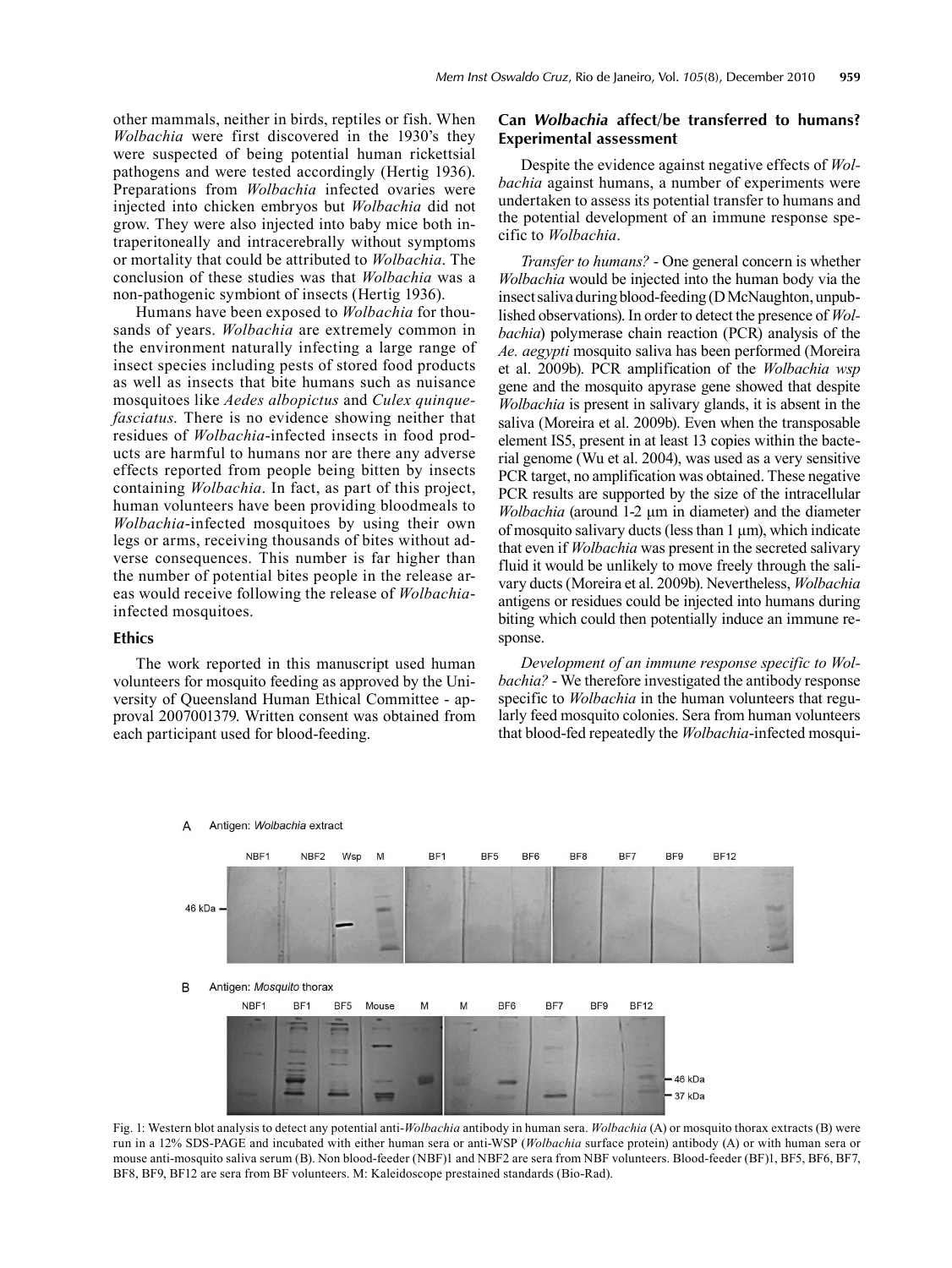to lab colonies being exposed to many thousands of bites over a four-year time frame were collected [blood-feeder  $(BF)$ , n = 17] for immunological analysis. Sera from humans who never blood-fed any mosquito lab colony were also collected as negative controls [non blood-feeder (NBF)  $n = 5$ ]. Both Western blot and enzyme-linked immunosorbent assays (ELISA), classically used in combination for accurate diagnostics of human diseases such as human immunodeficiency virus (Sax et al. 2010), were performed for immunological detection of any possible human antibody specific to *Wolbachia* antigens.

For Western blots *Wolbachia* extracts were first loaded on SDS-PAGE gels and after blotting, membranes were incubated with either a rabbit anti-WSP (*Wolbachia* surface protein) antibody or with the different human sera from volunteers (Fig. 1). A single band with the right size for the *Wolbachia* WSP protein (26 kDa) (Braig et al. 1998) was detected only when the blot was incubated with an anti-WSP antibody (Fig. 1A). This same band was not detected when blots were incubated with the human sera from either BFs (which would recognize potential *Wolbachia* antigens) or non BFs. As a control, extracts from *Wolbachia*-uninfected mosquitoes were loaded on gels and the blots were incubated with human sera or with a mouse anti-mosquito saliva antibody [developed as shown by Drahota et al. (2009)] to detect whether volunteers were responding to mosquito bites (Fig. 1B). As previously shown (Orlandi-Pradines et al. 2007), most of the sera of exposed human subjects (BFs) recognized an *Ae. aegypti* protein of 45 kDa. Also, the majority of BFs responded to a smaller size band of around 37 kDa, which was previously named D7 (James et al. 1991) and has been shown to be recognized by exposed humans (Peng et al. 1998). These data show that human volunteers that have



Fig. 2: ELISA analysis to detect IgG antibody levels specific to *Aedes aegypti* salivary glands or to *Wolbachia* antigens in human sera. Individuals difference of optical density (∆OD) values are shown for blood-feeders (BF) and for non-blood-feeders (NBF) and bars indicate the median value. Results are presented according to antigens: *Wolbachia*-uninfected *Ae. aegypti* salivary gland extracts (A), *Wolbachia* extracts purified from *Ae. aegypti* cell culture (B) and *Wolbachia* extracts purified from *Drosophila* flies (C). NS: non significant. Asterisk means statistical differences between groups (non parametric Mann Whitney test).

been exposed to many thousands of bites from *Wolbachia*infected mosquitoes over prolonged periods of time have antibody responses to mosquito saliva but have not developed IgG antibodies specific to *Wolbachia* that could be detected by Western blot.

ELISA was also carried out on the individual sera to detect and measure the IgG antibodies specific to *Wolbachia* antigens to complement and verify the Western blots. *Wolbachia* were purified and homogenized from either *Ae. aegypti* cells or *Drosophila* flies using previously described protocol (McMeniman et al. 2008). The same purification protocol was applied to *Wolbachia*-uninfected *Ae. aegypti* cells and *Drosophila* to evaluate the IgG response specific to possible remaining insect antigens [background optical density (ODn)]. ELISA plates were coated with antigens and individual sera were added and incubated overnight. IgG detection was performed using a goat anti-human IgG antibody. Individual IgG levels specific to *Wolbachia* were expressed as difference of OD (∆OD) values and calculated according to the formula  $\Delta OD = ODw - ODn$ , where ODw represents the individual measure of OD for each purified *Wolbachia* samples.

Antigens coated on the ELISA plates were either *Wolbachia* extracts purified from *Ae. aegypti* cells (each well coated with purified *Wolbachia* from 3 x 10<sup>4</sup> cells) or *Wolbachia* extracts purified from *Drosophila* flies (each well coated with purified *Wolbachia* from 1 fly), along with their respective uninfected controls. For the two host backgrounds (either *Ae. aegypti* cells) (Fig. 2B) or *Drosophila* flies (Fig. 2C), no difference in the level of IgG specific to *Wolbachia* was detected between BFs and NBFs. As a control, *Wolbachia*-uninfected *Ae. aegypti* salivary gland extracts were coated on the ELISA plates (each well coated with 1/10th of a single salivary gland extract) and incubated with human sera to detect any IgG response specific to mosquitoes (Fig. 2A). BFs presented significantly higher IgG level specific to *A. aegypti* salivary gland extracts compared to NBFs (p = 0.0129), confirming the development of human antibody against mosquitoes as shown by the Western blot.

Both immunological investigations, Western blots and ELISA, show that humans repeatedly bitten by *Wolbachia*-infected *Ae. aegypti* develop antibodies against mosquitoes as already described for exposed humans, but do not develop IgG antibody against *Wolbachia.* All those results indicate that *Wolbachia* antigens are not injected into humans during the mosquito bloodmeal and therefore do not initiate an immune response in human host.

## **Can** *Wolbachia* **be transferred into the environment? Baseline data**

Another major concern from the public is whether the release of *Wolbachia* infected mosquitoes would negatively affect the environment, that is whether *Wolbachia* could be transferred to other organisms or become established in the soil (D McNaughton, unpublished observations).

As for the previous question, a large piece of evidence indicates that this risk is negligible. *Wolbachia* is not infectious and is transmitted only vertically through the eggs from one generation to another (Werren et al. 2008). *Wolbachia* bacteria are obligate endosymbionts, that is, they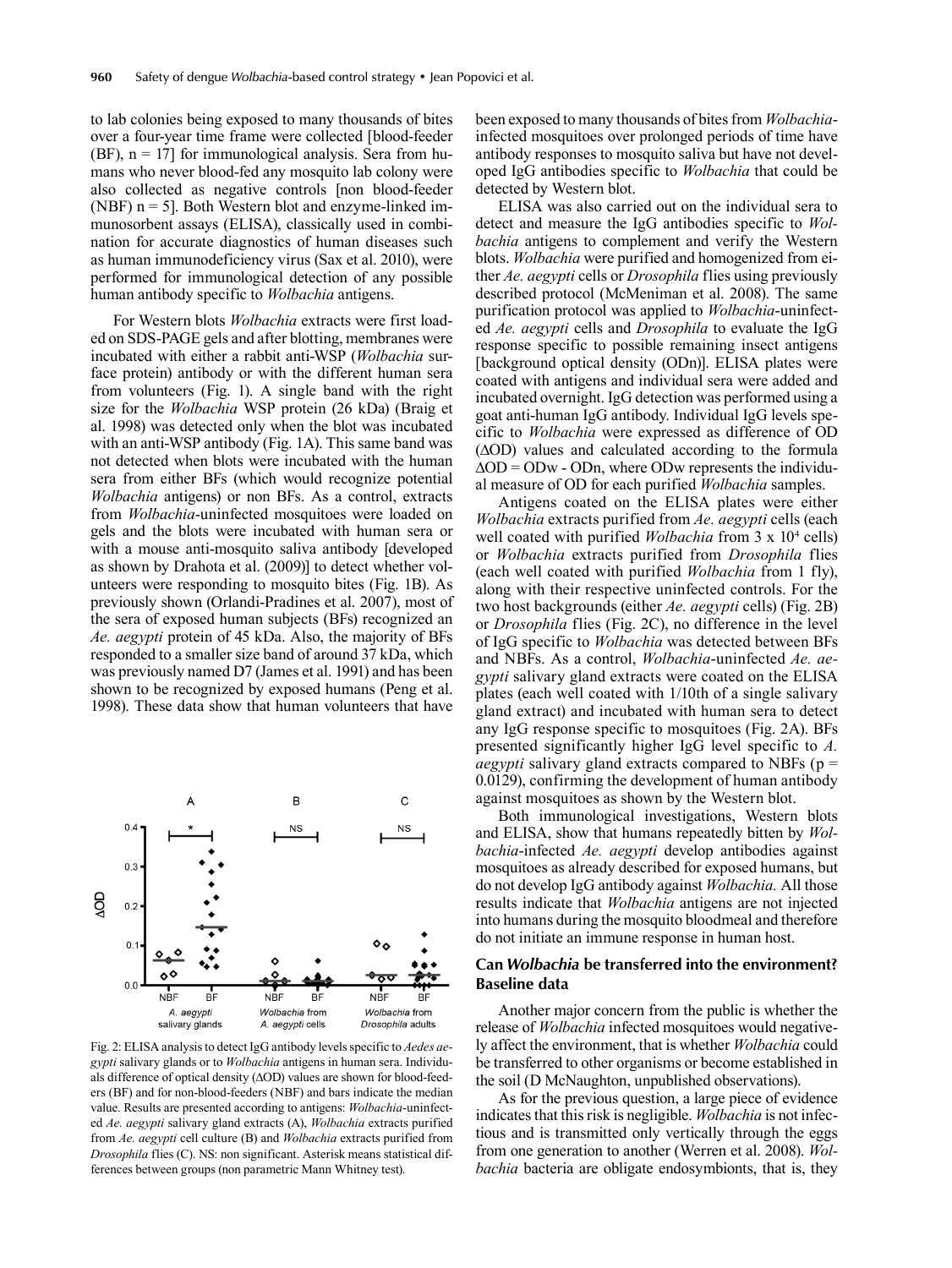can only live inside the cytoplasm of their host's cells and are not able to survive outside their host organism, and as such, they are not expected to persist in the environment outside the mosquitoes that carry them. *Wolbachia* will degrade together with mosquito bodies when they die and the residues will be indistinguishable from natural organic components and of no toxicological significance.

Transferring *Wolbachia* from flies into mosquitoes was a daunting task in the laboratory, which took several years. The recent success in obtaining transinfection of *Ae. aegypti* mosquitoes with the *w*MelPop strain (McMeniman et al. 2009) is believed to be due to the pre-adaptation of *Wolbachia* in *Aedes* tissue culture (McMeniman et al. 2008). This strain, initially isolated from *D. melanogaster* flies, was maintained for three years in tissue culture cells and only after this passaging scheme a stable infection in *Ae. aegypti* was successfully established by embryonic microinjection (McMeniman et al. 2009). Subsequent analysis of this strain after serial passage has revealed a number of genetic changes that occurred during the adaptation process (unpublished observations) and that were probably critical for the establishment of *Wolbachia*-infected mosquitoes. For some strains, the introduction of *Wolbachia* into a new host can be done without adaptation in cell line. Nevertheless, we believe that a successful introduction will still require hundreds to thousands of microinjections before obtaining a stable infection, at least in mosquito species (T Walker, unpublished observations). The difficulty of generating *Wolbachia* infections in new species indicates that the risk of horizontal transfer of *Wolbachia* to other lower flies is negligible.

Additional indirect evidence comes from the fact that *Wolbachia*-infected and uninfected species can coexist in the same habitat or predate on each other without acquiring the infection. In Australia, *Ae. aegypti* inhabits the same larval habitat as its close relative *Aedes notoscriptus,* which is naturally infected with *Wolbachia* (unpublished observations). However, extensive surveys of *Ae. aegypti* in Australia and around the world have determined that *Ae. aegypti* is not naturally infected with *Wolbachia* (Kittayapong et al. 2000, Ricci et al. 2002, Rasgon & Scott 2004). Despite the opportunity for *Wolbachia* to transfer naturally from *Ae. notoscriptus* to *Ae. aegypti*, which has been possible for the entire time that *Ae. aegypti* has been present in the Australian environment, that transfer has never happened.

An even larger natural experiment has been running in south east Asia where *Ae. aegypti* occurs in sympatry with *Ae. albopictus*. Again *Ae. albopictus* is naturally infected with two *Wolbachia* strains (Sinkins et al. 1995, Zhou et al. 1998, Dobson et al. 2001), often inhabits the same larval containers as *Ae. aegypti* and it is known that both species will ingest smaller instars of the other species. Again despite this close contact no natural transfer of *Wolbachia* has ever been reported from *Ae. albopictus* to *Ae. aegypti*. All these observations show that horizontal transmission does not occur easily or at a high frequency. These types of natural experiments do not provide evidence to support the case for frequent horizontal transfer.

This poses the interesting question of how does *Wolbachia* establish in insect hosts naturally if it is so hard to establish infections in the laboratory? This has been a central question for the *Wolbachia* research community for many years and despite considerable energy trying to answer this question by numerous research groups, mechanisms of natural transfer remain unknown. The only recorded examples of natural horizontal transfers have been between different parasitoids superinfecting the same insect host (Heath et al. 1999, Huigens et al. 2000, 2004). However this seems to be an unlikely explanation for a general mechanism. Furthermore parasitoids are not significant parasites of mosquitoes. The general consensus of the scientific community is that natural horizontal transfer events are extremely rare and the wide distribution of *Wolbachia* among insects is explained by the many millions of years that *Wolbachia* is believed to have been associated with insects, which in turn has allowed time for numerous rare events to accumulate.

### **Can** *Wolbachia* **be transferred into the environment? Experimental assessment**

However, despite this body of evidence, and because of the concerns expressed by the community in the social research, a number of studies were conducted to evaluate if *Wolbachia* could be transferred from mosquitoes to other species. The possible horizontal transfer to mosquito predators and non-predator species or environments in the vicinity of the mosquitoes were evaluated.

#### **Transfer to mosquito predators**

In order to test the potential transfer of *Wolbachia* from infected mosquitoes into their natural predators, we designed predation experiments using two different spider species (*Menemerus bivittatus* and *Pholcus phalangioides*), commonly found in the Australian environment.

Table I Screening for *Wolbachia* transfer from mosquitoes to their predators

| <b>Species</b>        | Wolbachia<br>detection <sup>a</sup> | Mosquito<br>detection <sup>b</sup> |
|-----------------------|-------------------------------------|------------------------------------|
| Menemerus bivittatus  | 0/80                                | NΑ                                 |
| Pholcus phalangioides | 2/440                               | 2/2                                |

*a*: *Wolbachia* detection performed by polymerase chain reaction (PCR) targeting the specific IS5 sequence. primer sequences: IS5-F (5′-GTATCCAACAGATCTAAGC-3') and IS5-R (5'-ATAACCCTACTCATAGCTAG-3′). PCR conditions: 95ºC for 3 min followed by 35 cycles of 95ºC for 30 sec, 55ºC for 30 sec, 72ºC for 1 min and a final extension at 72ºC for 10 min; *b*: whenever a sample was positive for *Wolbachia* DNA, it was also screened for the presence of mosquito DNA through PCR targeting the ribosomal protein gene RpS17. Primer sequences: RpS17F (5'-CTGGAGATTTTCCGTTGTCA-3') and RpS17R (5'-GACACTTCCGGCACGTAGTT-3'). PCR conditions: 95ºC for 3 min followed by 35 cycles of 95ºC for 30 sec, 60ºC for 30 sec, 72ºC for 1 min and a final extension at 72ºC for 10 min.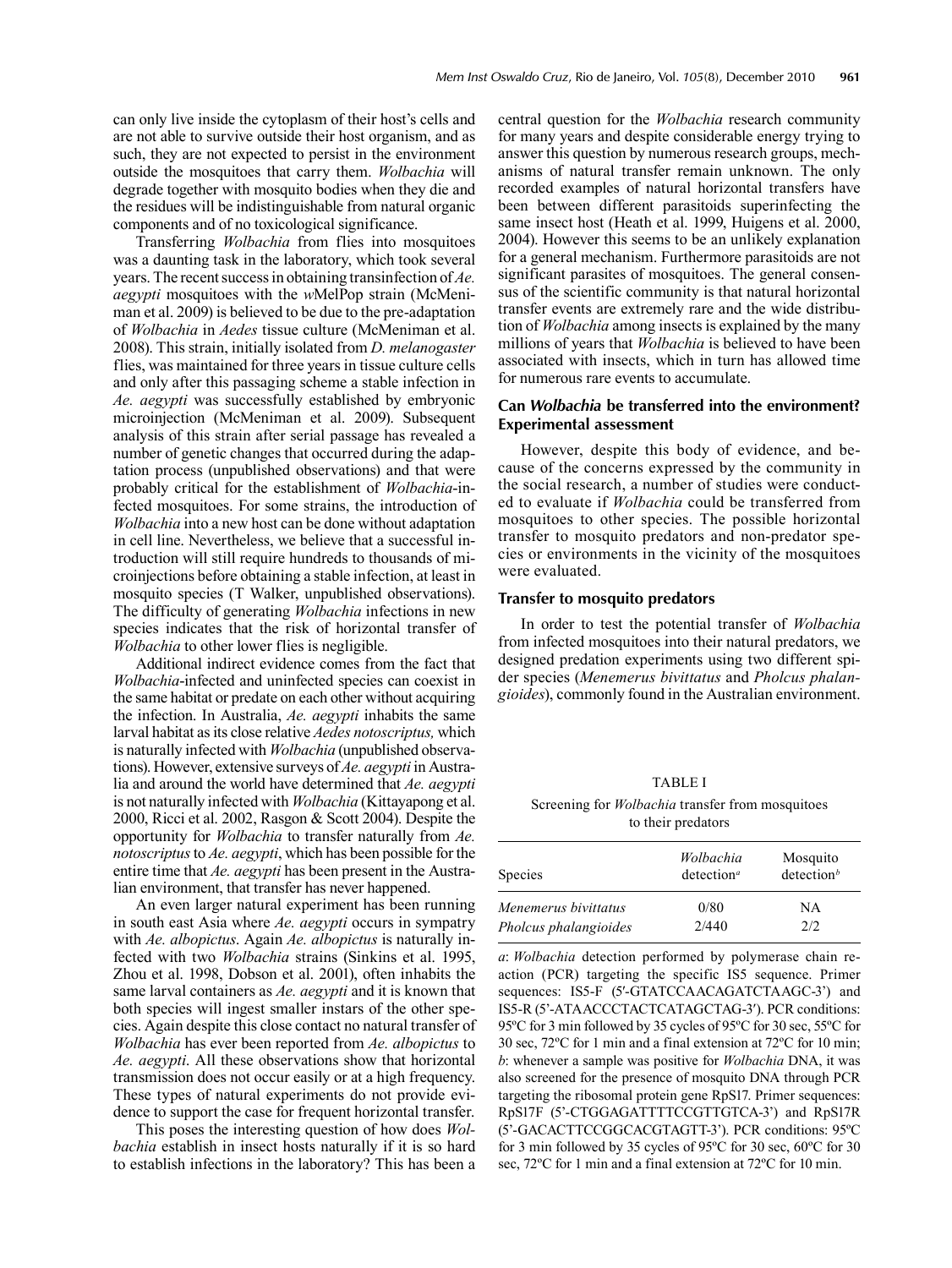Although some populations of these spiders contain *Wolbachia* infections (Rowley et al. 2004), the populations used in the experiments were not naturally infected, as determined by PCR using *Wolbachia* specific primers.

A first experiment was done using 80 jumping spiders (*M. bivittatus*, Salticidae) captured in Brisbane QLD, Australia. They were kept in individual containers and fed for four weeks with *Wolbachia*-infected mosquitoes (10 mosquitoes/spider/week) followed by two weeks of feeding with uninfected mosquitoes to clear their guts from possible remaining undigested infected mosquitoes. Spiders were then killed by freezing and stored at -20ºC until DNA extraction and PCR screening.

A second experiment was done on daddy long-legs spiders (*P. phalangioides*, Pholcidae). The experimental set up was similar to the previous one but it was extended for a longer period and a higher number of individuals were used. Twenty specimens were captured in Brisbane OLD and placed in five cages (30 x 30 x 30) cm). All cages contained males and at least one female in order to allow breeding. The spiders were fed with *Wolbachia*-infected mosquitoes during 16 weeks using up to 1,600 mosquitoes/cage/week as the population of spiders increased rapidly in all the cages. This feeding regime was followed by three weeks of feeding with uninfected mosquitoes to clear the spider guts from possible remaining undigested infected mosquitoes. The 412 spiders obtained after breeding and the 28 egg sacs present on females were then killed by freezing and stored at -20ºC prior to DNA extraction and PCR screening.

No jumping spiders were found positive for *Wolbachia* at the end of the first experiment. Similarly, after being fed as the sole food supply with thousands of *Wolbachia*-infected mosquitoes for weeks, and breeding in those conditions, only two daddy long-legs were positive for *Wolbachia* sequences. However, those two spiders were also positive for mosquito DNA, indicating that residual undigested infected mosquitoes were present within the spiders (Table I).

Overall, the experiments were done on more than 500 spiders and more than 900 eggs (through the analysis of 28 daddy long-legs egg sacs) from the two different species (jumping spiders and daddy long-legs). Those results show that the transmission of *Wolbachia* from mosquitoes to their spider predators is not a common event and was not observed in this experimental survey.

#### Table II

### Screening for *Wolbachia* dissemination from mosquitoes to the environment through polymerase chain reaction targeting the specific IS5 sequence

| Sample type           | Wolbachia<br>detection |
|-----------------------|------------------------|
| Soil                  | 0/40                   |
| Plants                | 0/40                   |
| Earthworms-millipedes | 0/30                   |

A last experiment was then performed to verify that *Wolbachia* did not disseminate in the environment surrounding large numbers of infected mosquitoes. Samples were collected in the Mosquito Research Facility (Cairns), a semi-field fully enclosed outdoor greenhouse style laboratory designed and constructed specifically for this project (www.mosquitoage.org/en/ HOME.aspx.) in which thousands of *Wolbachia*-infected mosquitoes were bred for several months. The different samples collected were meant to represent a full variety of species or "environment" in which *Wolbachia* could have disseminated. Samples comprised soil samples, plant leaves and roots, earthworms and millipedes, all collected from inside the enclosure. DNA extraction from all the samples was then performed with appropriate protocols and the presence of *Wolbachia* in the samples was assessed by PCR targeting the specific IS5 *Wolbachia* genes.

The results of the screening done for the possible dissemination of *Wolbachia* to non-predator species and environmental samples show that no *Wolbachia* was detected in any of the samples collected in the semi-field cages where *Wolbachia*-infected mosquitoes were bred for months, neither in plants, soil, nor arthropods living in the cages (Table II).

All together, the results of these experiments show that there is no transmission of the bacteria to any of the environmental samples studied. These results are in fact not surprising and are consistent with the obligate intracellular status of *Wolbachia* and its maternal vertical transmission. One could say that the sample sizes of these experiments are such that very rare horizontal transmission events would not have been detected. However we can be confident from these experiments that horizontal transfer of *Wolbachia* to non-targets does not occur at high frequency.

Even if transfers did occur between individuals, the nature of *Wolbachia* invasions into insect populations is such that a critical threshold frequency of infection must be overcome before the *Wolbachia* infection can spread into a population. This threshold frequency relates directly to the fitness cost imposed by the *Wolbachia* infection on the host (Hoffmann & Turelli 1997, Turelli 2010) and in the case of the *Wolbachia* strains we have been working with, the threshold is estimated to fall between 0.2-0.45. That means that *Wolbachia* infection rate must exceed a local frequency of 20-45% before it can spread. The theory behind this prediction is explained in detail in the literature (Hoffmann & Turelli 1997, Turelli 2010).

Finally the consequence of any horizontal transmission events that might establish in foreign species needs to be considered. It is known that *Wolbachia* infections are quite common in the natural environment in a range of insect species, more than 60% of insects are estimated to be infected by *Wolbachia* (Hilgenboecker et al. 2008), including mosquitoes that commonly bite people such as *Ae. notoscriptus*, *Ae. albopictus*, *Cx. quinquefasciatus* and stored grain pests such as *Tribolium* (Wade & Chang 1995) *Cadra* and *Ephestia* (Ikeda et al. 2003), which leave residues in human food and even iconic species such as the protected Cairns Birdwing butter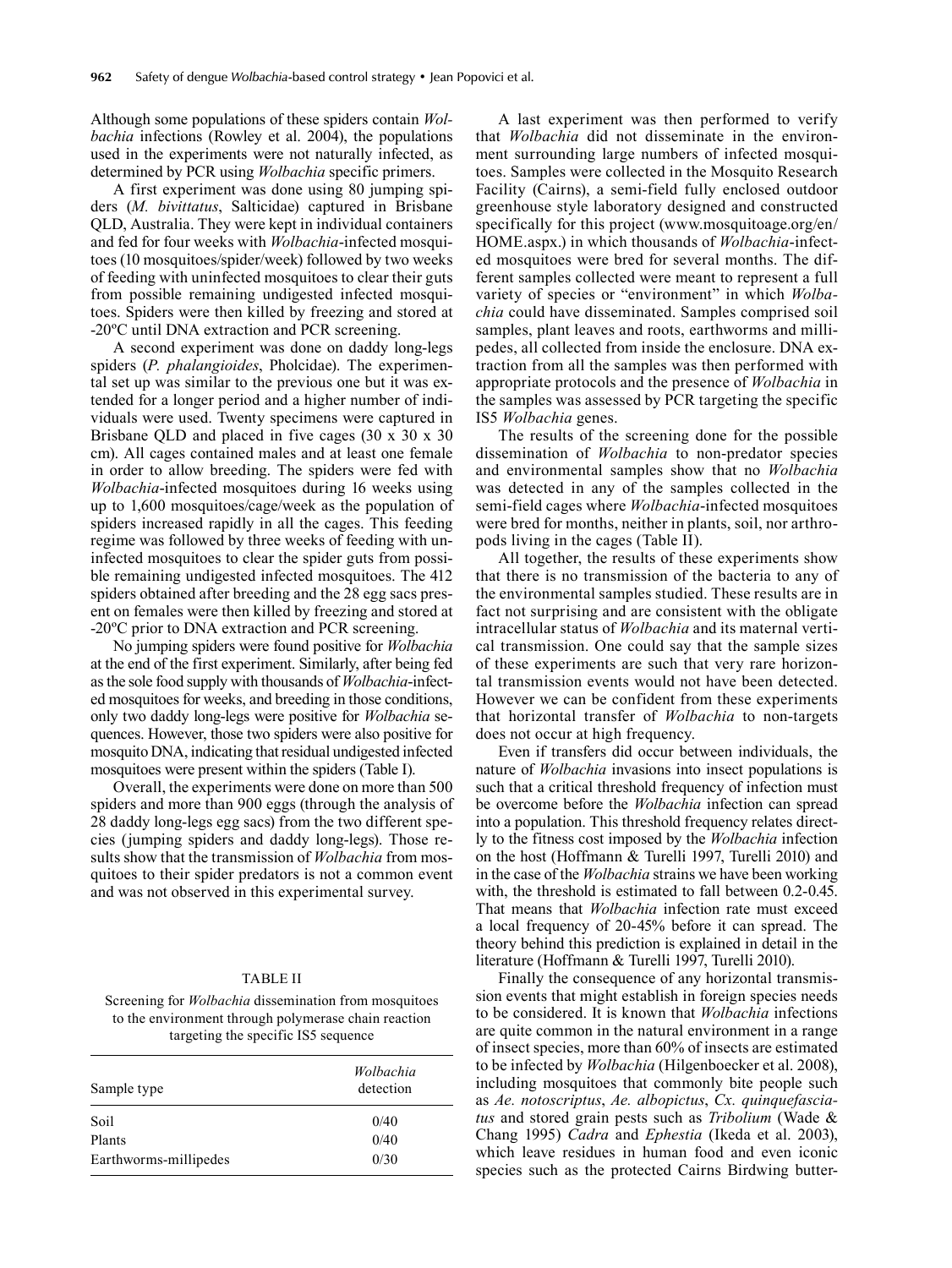fly. Furthermore, within houses people host the fruit fly *D. melanogaster*, which is infected worldwide with the *w*Mel strain of *Wolbachia,* one of the strains used in this project (Zhou et al. 1998). Considering the wide distribution of *Wolbachia* and no indications that it is impacting negatively on infected insect populations we would contend that the consequences of any harm arising from low probability transfer events would be negligible.

#### **To implement or not to implement?**

In conclusion, as it is our responsibility to insure that the "remedy will cause no harm", and as community concerns were centred upon safety and the possibility of *Wolbachia* transfer, a number of experiments were conducted to verify that the *Wolbachia*-based strategy to control mosquito-borne disease is safe for people, other organisms and the environment. The results presented in this paper show that no experimental evidence of any negative impact of *Wolbachia*-infected mosquitoes was obtained.

Assessing experimentally the potential consequences that could happen over a long-term period and large geographic scale could be a daunting task. Many questions related to long-term consequences can only be assessed once the release is done. Questions such as the evolution of the virus in response to the presence of *Wolbachia*, or the persistence of the virus blocking phenotype after generations in natural population are examples of key concerns for the scientific project and for the community but indeed require *a priori* the release to be answered.

#### **Acknowledgements**

To all human volunteers who donated their blood to be used in our experiments and to Robert Raven (Queensland Museum), for helpful advices on spider rearing.

#### **References**

- Bandi C, Anderson TJC, Genchi C, Blaxter ML 1998. Phylogeny of *Wolbachia* in filarial nematodes. *Proc R Soc Lond B Biol Sci 265*: 2407-2413.
- Bandi C, Trees AJ, Brattig NW 2001. *Wolbachia* in filarial nematodes: evolutionary aspects and implications for the pathogenesis and treatment of filarial diseases. *Vet Parasitol 98*: 215-238.
- Beard CB, O'Neill SL, Tesh RB, Richards FF, Aksoy S 1993. Modification of arthropod vector competence via symbiotic bacteria. *Parasitol Today 9*: 179-183.
- Bouchon D, Rigaud T, Juchault P 1998. Evidence for widespread *Wolbachia* infection in isopod crustaceans: molecular identification and host feminization. *Proc R Soc Lond B Biol Sci 265*: 1081-1090.
- Braig HR, Zhou W, Dobson SL, O'Neill SL 1998. Cloning and characterization of a gene encoding the major surface protein of the bacterial endosymbiont *Wolbachia pipientis*. *J Bacteriol 180*: 2373-2378.
- Breeuwer JA, Jacobs G 1996. *Wolbachia*: intracellular manipulators of mite reproduction. *Exp Appl Acarol 20*: 421-434.
- Brownstein JS, Hett E, O'Neill SL 2003. The potential of virulent *Wolbachia* to modulate disease transmission by insects. *J Invertebr Pathol 84*: 24-29.
- Cook PE, McMeniman CJ, O'Neill SL 2007. Modifying insect population age structure to control vector-borne disease. In S Ak-

soy, *Transgenesis and the management of vector-borne disease*, Landes Biosciences, Austin, 1-15.

- Dobson SL, Marsland EJ, Rattanadechakul W 2001. *Wolbachia*-induced cytoplasmic incompatibility in single- and superinfected *Aedes albopictus* (Diptera: Culicidae). *J Med Entomol 38*: 382-387.
- Dodd AP 1940. *The biological campaign against prickly pear*, Commonwealth Prickly Pear Board Bulletin, Brisbane, 177 pp.
- Drahota J, Lipoldova M, Volf P, Rohousova I 2009. Specificity of antisaliva immune response in mice repeatedly bitten by *Phlebotomus sergenti*. *Parasite Immunol 31*: 766-770.
- Edwards PB, Pavri C 2007. Pastures-Dung beetles. In PT Bailey, *Pests of field crops and pastures: identification and control*, CSIRO Publishing, Collingwood, 471-484.
- Glaser RL, Meola MA 2010. The native *Wolbachia* endosymbionts of *Drosophila melanogaster* and *Culex quinquefasciatus* increase host resistance to West *Nile virus* infection. *PLoS One 5*: e11977.
- Heath BD, Butcher RD, Whitfield WG, Hubbard SF 1999. Horizontal transfer of *Wolbachia* between phylogenetically distant insect species by a naturally occurring mechanism. *Curr Biol 9*: 313-316.
- Hedges LM, Brownlie JC, O'Neill SL, Johnson KN 2008. *Wolbachia* and virus protection in insects. *Science 322*: 702.
- Hertig M 1936. The Rickettsia, *Wolbachia pipientis* (gen. et sp. n.) and associated inclusions of the mosquito, *Culex pipiens*. *Parasitology 28*: 453-486.
- Hilgenboecker K, Hammerstein P, Schlattmann P, Telschow A, Werren JH 2008. How many species are infected with *Wolbachia*? – a statistical analysis of current data. *FEMS Microbiol Lett 281*: 215-220.
- Hoffmann A, Turelli M 1997. Cytoplasmic incompatibility in insects. In SL O'Neill, A Hoffmann, JH Werren, *Influential passengers. Inherited microorganisms and arthropod reproduction*, Oxford University Press, Oxford, p. 42-80.
- Huigens ME, de Almeida RP, Boons PA, Luck RF, Stouthamer R 2004. Natural interspecific and intraspecific horizontal transfer of parthenogenesis-inducing *Wolbachia* in *Trichogramma* wasps. *Proc Biol Sci 271*: 509-515.
- Huigens ME, Luck RF, Klaassen RH, Maas MF, Timmermans MJ, Stouthamer R 2000. Infectious parthenogenesis. *Nature 405*: 178-179.
- Ikeda T, Ishikawa H, Sasaki T 2003. Regulation of *Wolbachia* density in the Mediterranean flour moth, *Ephestia kuehniella*, and the almond moth, *Cadra cautella*. *Zoolog Sci 20*: 153-157.
- James AA, Blackmer K, Marinotti O, Ghosn CR, Racioppi JV 1991. Isolation and characterization of the gene expressing the major salivary gland protein of the female mosquito, *Aedes aegypti*. *Mol Biochem Parasitol 44*: 245-253.
- Kambris Z, Blagborough A, Pinto S, Blagrove M, Godfray H, Sinden R, Sinkins S, Vernick K 2010. *Wolbachia* stimulates immune gene expression and inhibits *Plasmodium* development in *Anopheles gambiae. PLoS Pathog 6*: 215-220.
- Kambris Z, Cook PE, Phuc HK, Sinkins SP 2009. Immune activation by life-shortening *Wolbachia* and reduced filarial competence in mosquitoes. *Science 326*: 134-136.
- Kittayapong P, Baisley KJ, Baimai V, O'Neill SL 2000. Distribution and diversity of *Wolbachia* infections in southeast Asian mosquitoes (Diptera: Culicidea). *J Med Entomol 37*: 340-345.
- Laven H 1967. Eradication of *Culex pipiens fatigans* through cytoplasmic incompatibility. *Nature 216*: 383-384.